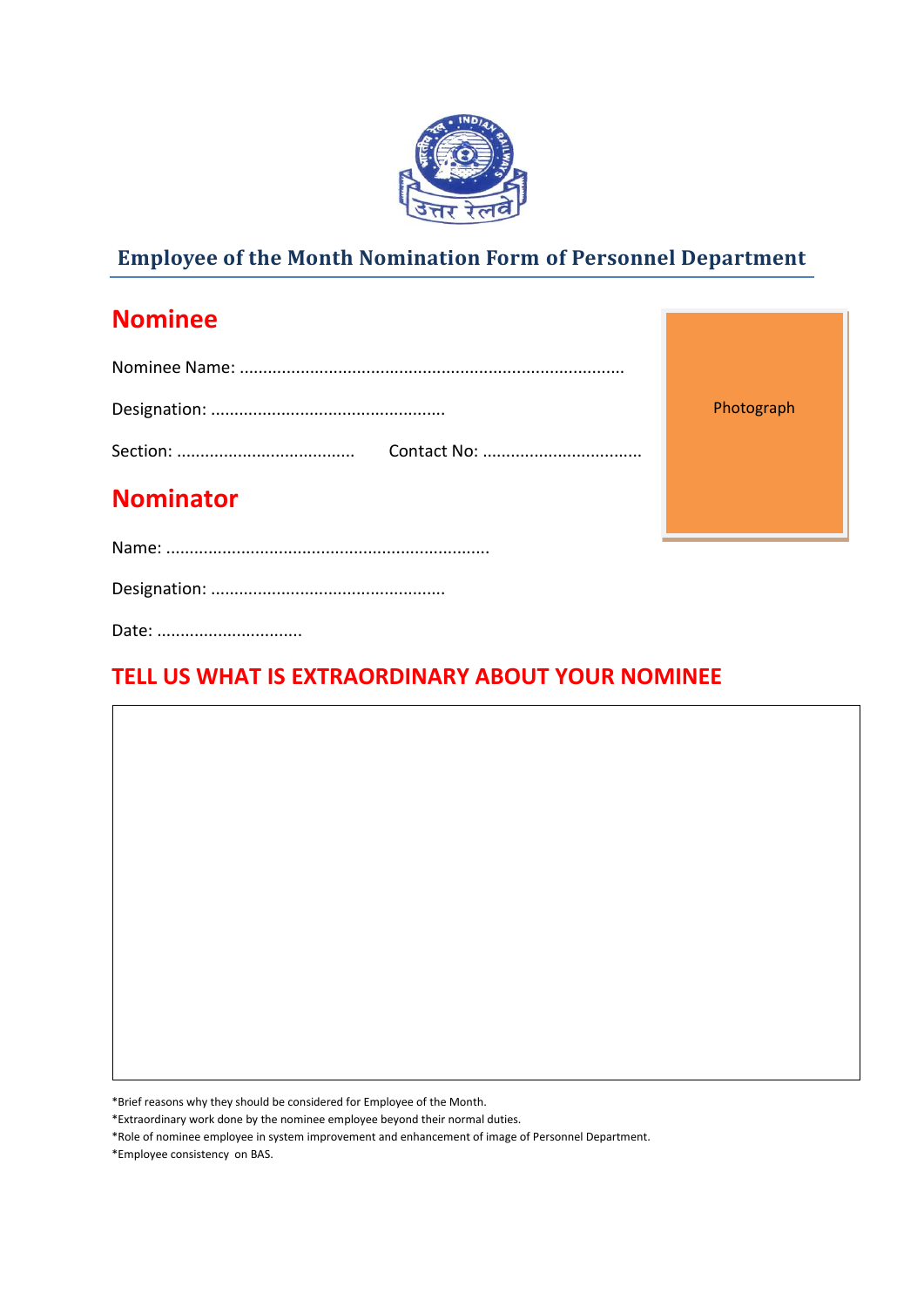As per the suggestions received / and discussion with the officers of HQ. Following criteria for the 'Employee of the Month' is proposed.

Format for Employee of the Month

| <b>Area of Assessment</b>    | <b>Marks</b> | <b>Attributes Required</b>                                                                                                                                                                                                                                                                                                                                                                                                                                                                                                                                                                                                                                                                                                                                                                                                                                                                                          |
|------------------------------|--------------|---------------------------------------------------------------------------------------------------------------------------------------------------------------------------------------------------------------------------------------------------------------------------------------------------------------------------------------------------------------------------------------------------------------------------------------------------------------------------------------------------------------------------------------------------------------------------------------------------------------------------------------------------------------------------------------------------------------------------------------------------------------------------------------------------------------------------------------------------------------------------------------------------------------------|
| <b>Functional Competence</b> | 50           | 1) Quantum of Work Disposed<br>- based on the specific work<br>assigned to the employee(no<br>of RTI cases disposed, seniority<br>list issued, Passes/PTO's issued<br>$etc*$<br>(* Please mention the area of<br>work applicable to the<br>concerned employee)<br>2) Knowledge & Skills<br>a) The employee should have<br>knowledge & Skills of<br>procedures of his/her<br>particular work along with the<br>knowledge of rules and<br>acquiesce with codes &<br>manuals.<br>b) The employee should be<br>acquitted with basic<br>Computer/Internet handling<br>skills.<br>3) Maintenance of files, record<br>keeping & desk<br>a) Files should be marked with<br>full details in bilingual form.<br>b) Record keeping of the<br>concerned work are should be<br>upto mark *.<br>(* The officers may conduct<br>routine inspection to ensure<br>the appropriateness of the<br>work environment of the<br>section.) |
| Discipline & Behaviour       | 20           | 1) Attendance - Concerned<br>employees should be<br>functional in office. During the<br>month of assessment his/her<br>attendance should not be less<br>than 90%.<br>Employee should be marking<br>attendance on Bio-Metric<br>System so that the working                                                                                                                                                                                                                                                                                                                                                                                                                                                                                                                                                                                                                                                           |